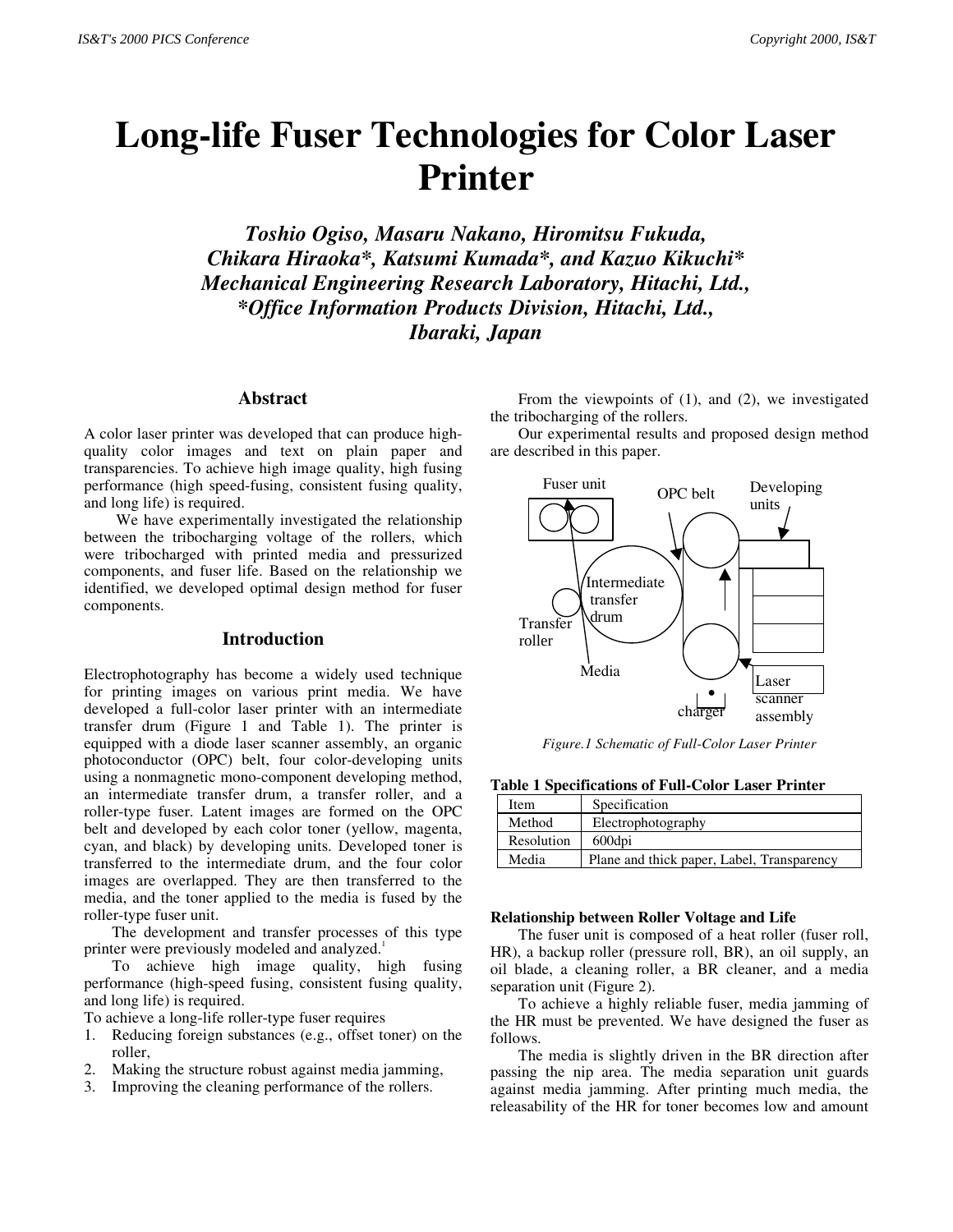of offset toner is high, so media jamming of the HR often occurs.

We define that condition as "fuser life".

Previous research has shown that appropriate selection of the surface material of the rollers<sup>2</sup> and the uniform oil supplying<sup>3</sup> extends the fuser life. We investigated the roller surface voltage<sup>4</sup> created by friction between the rollers and media/pressurized components. The relationship between the HR-BR voltage and the number of printed media is shown in Figure 3. The roller charged voltage decreased as the number increased. Our explanation of this phenomenon is as follows.

The surface roughness of the HR increased, and the actual contact area, which contributes to tribocharging, decreased. The electron removal between contact parts became less activated, and the roller surface voltage decreased. Our other experiments showed that a fuser with a low absolute HR voltage has a short life. So, the HR tribocharging voltage is correlated with fuser life.

#### **Relationship Between Roller Voltage and Toner-Offset, Media-Jamming**

#### **(1) Relationship Between Roller Voltage and Offset Toner**

We derived the amount of offset toner from the amount of foreign substance measured by weight changing of oil blade. As shown in Figure 4, the toner offset was correlated with the HR voltage.



*Figure 3. Relationship between roller voltage and number of printed media*



*Figure 4. Relationship between V<sub>HR</sub> and amount of foreign substance / fuser life*

### **(2) Relationship Between Roller Voltage and Media Jamming**

To evaluate media jamming in an accelerated experiment, we used thin paper as the media.

The HR voltage, BR voltage, and paper voltage were measured (in the jamming case, the paper voltage was not measured). As shown in Figure 5, in the jamming case, there were several time periods when the voltage relationship was  $|V_{HR}|>|V_{HR}|$ . In the no-jamming,  $|V_{HR}|$ was much smaller than  $|V_{BR}|$ . Because the paper was charged with a positive voltage, it was pulled to the largernegative-charged roller by electrostatic force. This indicates that  $\Delta V_{HR/BR}$ (= $V_{HR}$ – $V_{BR}$ ) works as a "jamming margin measure".

## **Modeling and Optimization**

Our experimental results indicate that a large  $|V_{HR}|$  and large  $\Delta V_{HR/BR}$  are required to achieve a highly reliable fuser unit. We thus experimentally investigated the sensitivity of these parameters for the oil-unit pressure  $(P_{\text{out}})$ , the cleaning roller pressure  $(P_{CR})$ , the BR cleaner pressure  $(P_{BRC})$ , and the roller pressurized force  $(F_{RR})$  (Figure 2).

Their relationship was modeled as

$$
[V] = [J][F] + [V_0], \tag{1}
$$

where

[**V**] = [**V**<sub>HR</sub>, 
$$
\Delta
$$
**V**<sub>HR</sub><sub>BR</sub>] <sup>T</sup>, [ **J** ] = [ **J**(2×4) ], [ **F** ] = [**P**<sub>OU</sub>, **P**<sub>CR</sub>, **P**<sub>BRCL</sub>, **F**<sub>RR</sub>]<sup>T</sup>, and [ **V**<sub>0</sub>] = [**V**<sub>01</sub>, **V**<sub>02</sub>]<sup>T</sup>.

The J-matrix parameters were experimentally determined.

The roller component pressure/ force F matrix was optimized so as to minimize the evaluation function:

$$
X = \alpha (V_{HR} - V_{01}) - \beta (\Delta V_{HR/BR} - V_{02})
$$
 (2)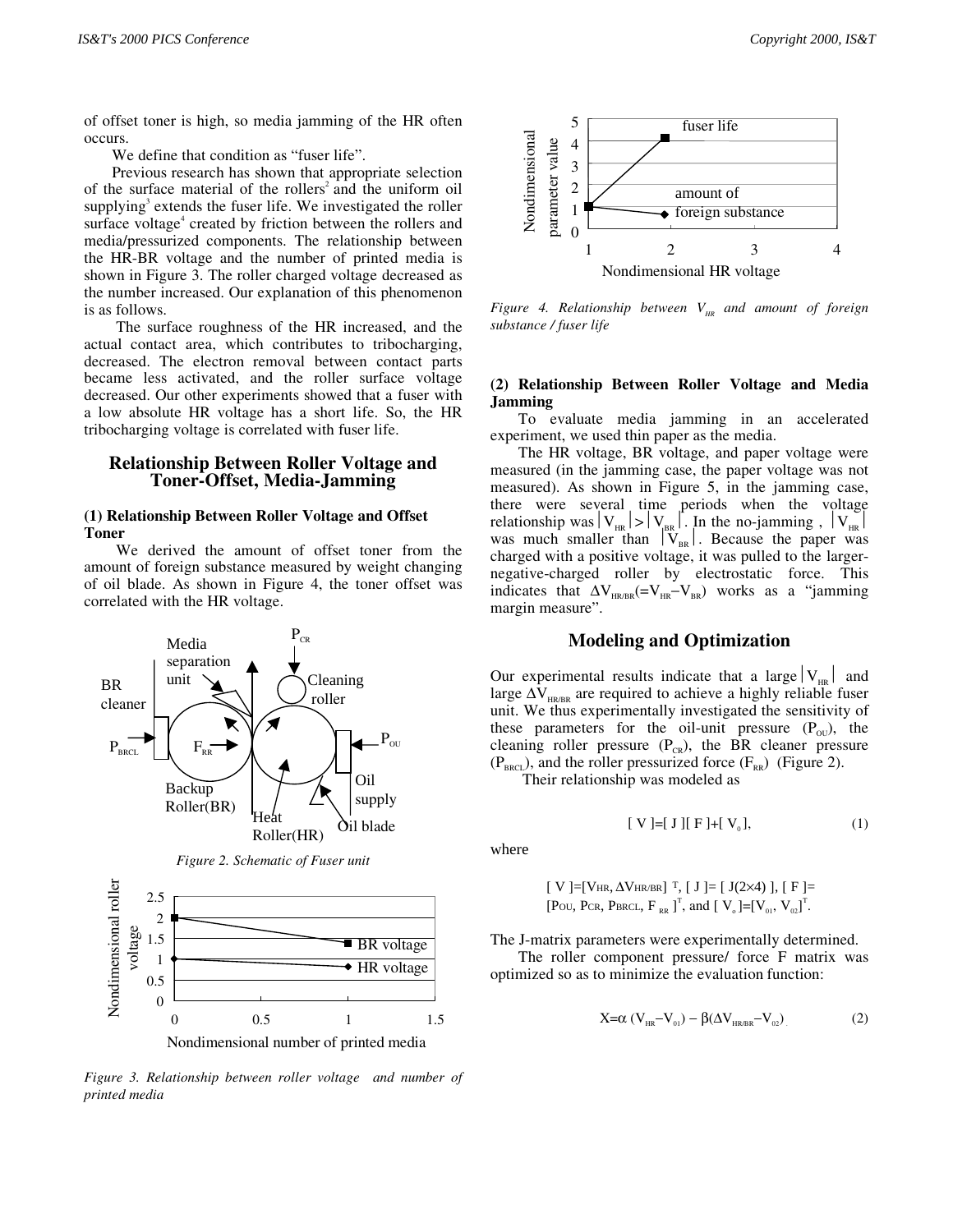

*Figure 5. Relationship between roller/ paper voltage and media jamming*

The F matrix was determined by using the steepest descent method. The calculation results are shown in Figure 6. The horizontal axis shows the calculated step number, and the vertical axis shows the nondimensional Fmatrix parameter values and X value.

Based on these results, we selected the value for step 3 for our improved construction, considering the physical constraint of the roller pressurized components.

The measured fuser life is also shown in Figure 6. It was double that of the conventional construction (step 1 in Figure 6). So, a longer life fuser was achieved without using any expensive means.  $\Box$  -6



*Figure 6. Calculated roller component pressure Optimization (X:* α=0.9, β=0.1)